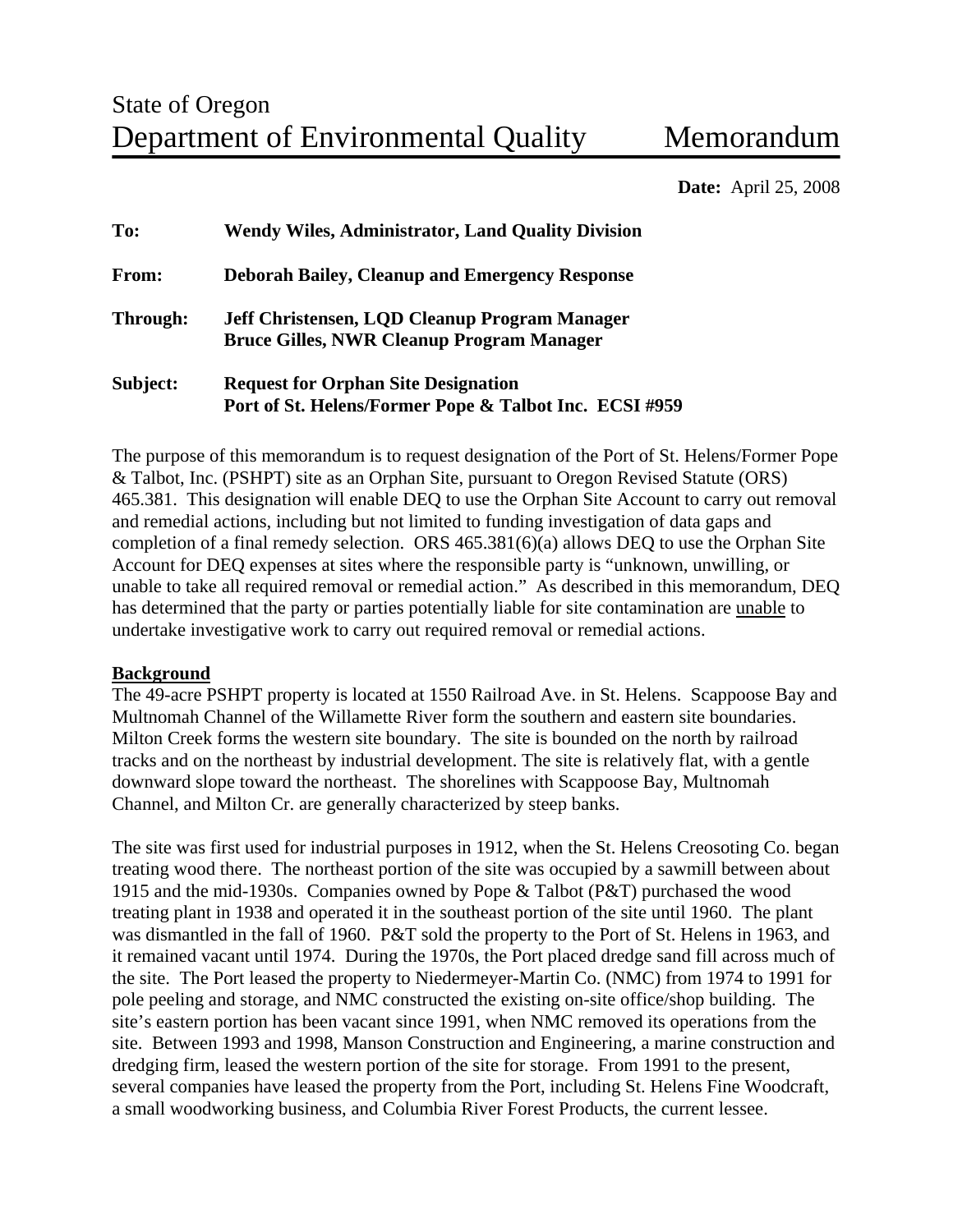*Orphan Declaration - Port of St. Helens/Former Pope & Talbot April 25, 2008 Page 2 of 3*

Historical wood treating operations consisted of vacuum pressure treatment of pilings, poles, cross arms, paving blocks, pipe & tank stoves, structural timbers, and crossties. The primary wood treating compound was creosote, although pentachlorophenol and chromated copper arsenate (CCA) were used to a limited extent. These operations caused hazardous substance releases to the property and to Scappoose Bay.

The following remedial activities have been completed at the site:

- Preliminary Assessment, Oregon DEO, 1989;
- EPA Site Inspection, Ecology and Environment, 1989, 1990;
- Vadose Zone Contamination Investigation, Harding Lawson 1993;
- RI/FS Order on Consent, Port and P&T, 1995 (WMCSR-NWR-95-05);
- Remedial Investigation, GeoEngineers 2000;
- Human Health Risk Assessment, Bridgewater Group, 2006;
- Ecological Risk Assessment, Bridgewater Group, 2006; and
- Feasibility Study Work Plan, Bridgewater Group, 2007.

DEQ commented on the Feasibility Study Work Plan in September 2007. In November 2007, P&T declared bankruptcy.

#### **Enforcement Actions**

DEQ issued a Notice of Deficiency to both the Port and P&T in March 2008 after P&T, the primary performing party, stopped performing under the 1995 Consent Order. DEQ cited an incomplete FS Report and discontinuation of the quarterly progress reports as deficiencies. The Notice required submittal of the FS Report by April 15, 2008. DEQ has learned that P&T's bankruptcy attorneys concluded that the RI/FS order was not exempt from the bankruptcy notice stay, and therefore P&T could not comply with DEQ's Notice of Deficiency. The Port wrote a letter to DEQ stating that, due to financial constraints, it could not respond to the Notice.

#### **Responsible Party Information**

The Port owns the property. P&T is the former owner/operator. Both are parties to DEQ's 1995 Consent Order. DEQ sent the Port an ability-to-pay form in early April 2008 in order to evaluate and verify the Port's claim that it cannot afford to undertake remedial actions.

The Port has submitted a claim to the P&T bankruptcy court for \$8 million to \$10 million. DEQ has been informed that no funds may be available for unsecured claims. DEQ plans to submit its own claim, which the bankruptcy court is likely to consider unsecured.

Based on this information, DEQ has concluded that neither P&T nor the Port has the financial ability to carry out required remedial actions at the site.

#### **Summary of Site Issues**

The risk assessment identified three primary concerns, which require remedial action: 1) DNAPL (primarily creosote) that has migrated vertically to the basalt zone and horizontally to the Bay, 2) dissolved-phase groundwater contamination that has migrated to the Bay, and 3) groundwater containing polynuclear aromatic hydrocarbons that could affect excavation workers in the southern portion of the site, in the event of future construction activities. PCBs (polychlorinated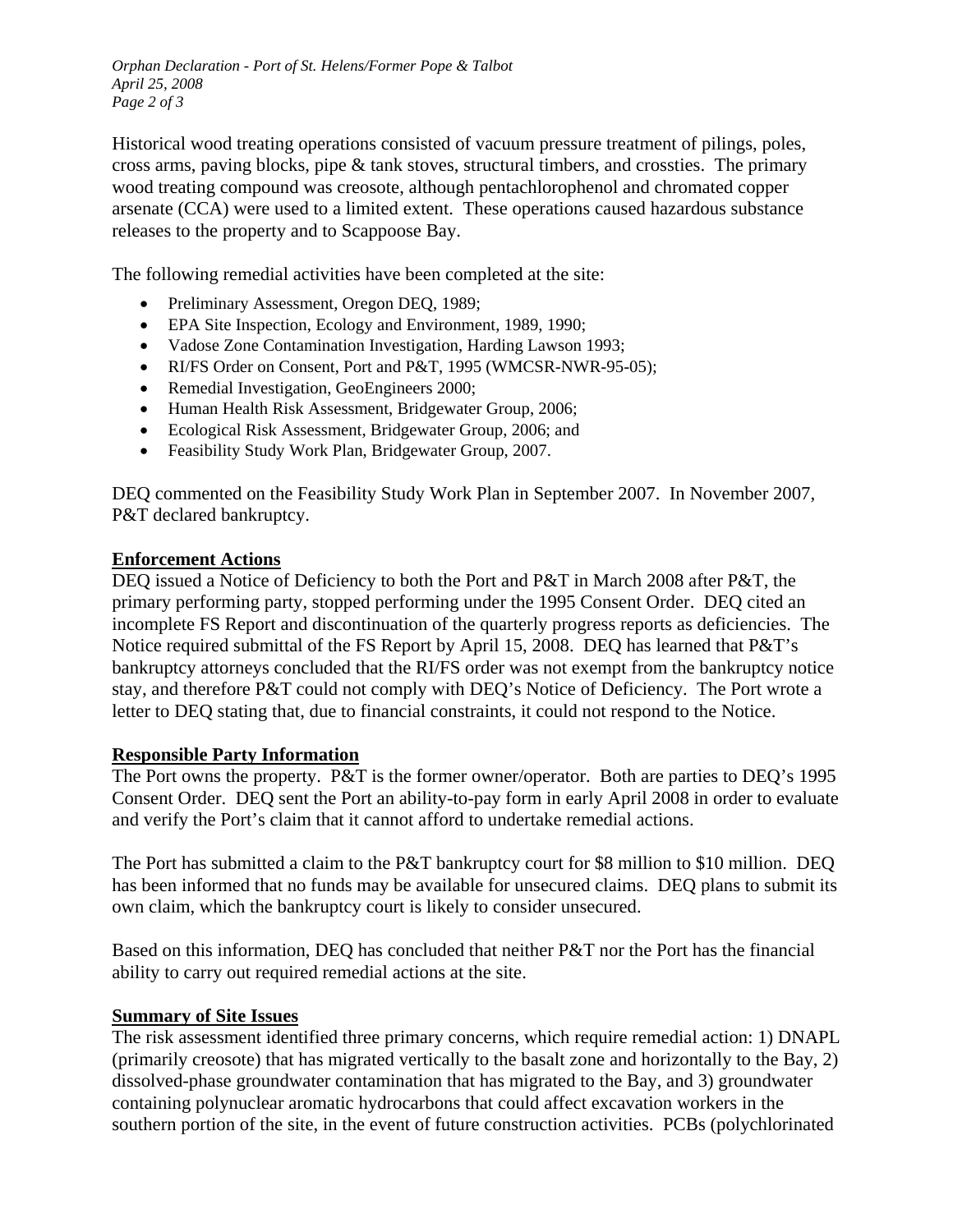*Orphan Declaration* - *Port of St. Helens/Former Pope* & *Talbot April 25, 2008 Page 3 of 3* 

southern portion of the site, in the event of future construction activities. PCBs (polychlorinated biphenyls) are also present in surface soil; while they do not pose unacceptable risk for upland exposure scenarios, they would present unacceptable aquatic risks if they migrated to Milton Cr. or Scappoose Bay.

DEO's comment letter on the FS work plan identified two data gaps: extent of DNAPL migration into Scappoose Bay, and migration of contamination into the basalt aquifer. The FS will propose alternatives to control migration of DNAPL and dissolved-phase groundwater contamination into the Bay fiom the upland area, and to manage surface soils contaminated with PCBs. Both data gaps will be addressed during the remedial design phase.

The next steps are completion of the FS, followed by preparation of the staff report, a public comment period, and issuance of the Record of Decision. Remedial actions beyond those specified in the FS might be needed, depending on findings fiom the remedial design phase.

### **Recommendations**

With the approval of Orphan designation for this site, DEQ's Business Office will begin using the Orphan Site Account to pay for Account-eligible activities. This approval will also enable the transfer of any appropriate prior expenses fiom HSRAF to DEQ's Orphan Site Account. If further investigation identifies parties responsible for contamination who are able to pay Orphan costs that DEQ incurs at the site, DEQ will seek reimbursement of these costs from those parties.

Please sign below to approve this request for designation of Port of St. Helens/Former Pope  $\&$ Talbot, Inc. as an Orphan Site, and to authorize use of the Orphan Site Account.

Windy wife

Wendy Wiles Administrator, Land Quality Division

 $4/28/08$ 

Date